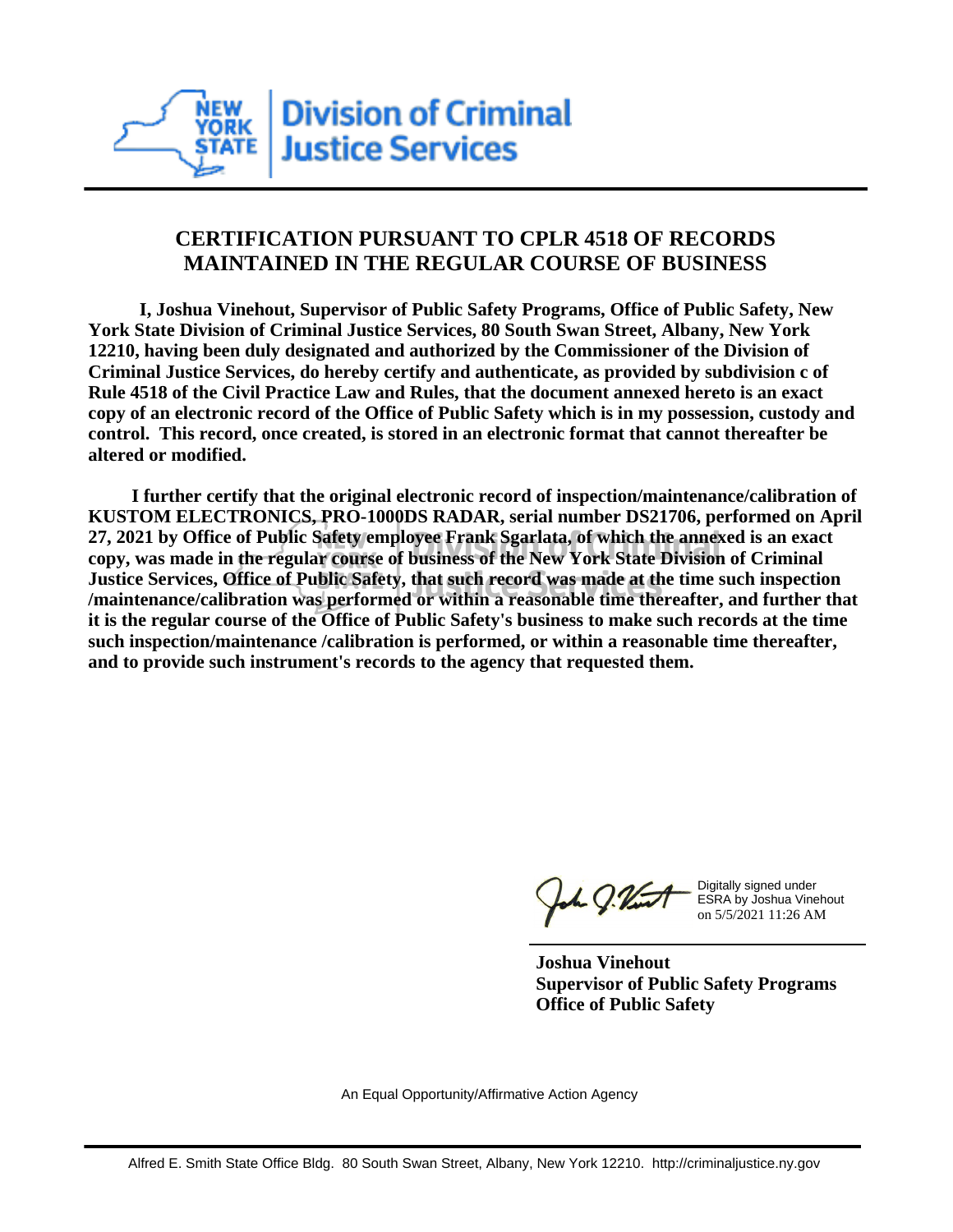## **RADAR RECORD OF INSPECTION / MAINTENANCE / CALIBRATION**

## **Name of Submitting Agency: Wayne County Sheriff`s Office Manufacturer: KUSTOM ELECTRONICS Model: PRO-1000DS Date: April 27, 2021 Serial Number: DS21706**

 **I hereby certify that KUSTOM ELECTRONICS RADAR, model PRO-1000DS, serial number DS21706/ / LA29254 / / LA39570, has been calibrated using standards whose accuracies are established by the National Bureau of Standards, or have been derived by the ratio type of self calibration techniques. Calibration has been effected by controlled tests performed on the date indicated above.**

| <b>Test No</b> | <b>Internal Standard</b>                   | <b>Test Result</b> |
|----------------|--------------------------------------------|--------------------|
|                | 32 MPH                                     | 32 MPH             |
| <b>Test No</b> | <b>Certification Standard (Stationary)</b> | <b>Test Result</b> |
|                | 65 MPH                                     | 65 MPH             |
|                | 35 MPH<br>YORK                             | <b>35 MPH</b>      |
| <b>Test No</b> | <b>Certification Standard (Moving)</b>     | <b>Test Result</b> |
|                | 65 MPH                                     | <b>30 MPH</b>      |
|                | 35 MPH                                     |                    |

**Turning Fork Certification / Date of Certification: April 27, 2021**

| <b>Serial Number</b> | <b>Frequency</b> | <b>Test Result</b> |
|----------------------|------------------|--------------------|
| 33385                |                  | 65 MPH             |

**The above stated tuning fork has been tested and found to oscillate at 4730 Hertz. It will cause a calibration signal of 65 MPH when used with a Doppler traffic radar operating at 24,150 Mhz.**

| <b>Serial Number</b> | <b>Frequency</b> | <b>Test Result</b> |
|----------------------|------------------|--------------------|
| 36680                | 2540 HZ          | 35 MPH             |

**The above stated tuning fork has been tested and found to oscillate at 2540 Hertz. It will cause a calibration signal of 35 MPH when used with a Doppler traffic radar operating at 24,150 Mhz.**

 **I further certify that the entries made in these records were made at the time that the inspection /maintenance/calibration of the above identified RADAR was performed, or within a reasonable time thereafter.**

 *page 1 of 2* 

Digitally signed under ESRA by Frank Sgarlata on 4/27/2021 12:32 PM

**\_\_\_\_\_\_\_\_\_\_\_\_\_\_\_\_\_\_\_\_\_\_\_\_\_\_\_\_\_\_\_\_\_\_\_\_\_**

**Frank Sgarlata Highway Safety Equipment Technician Office of Public Safety**